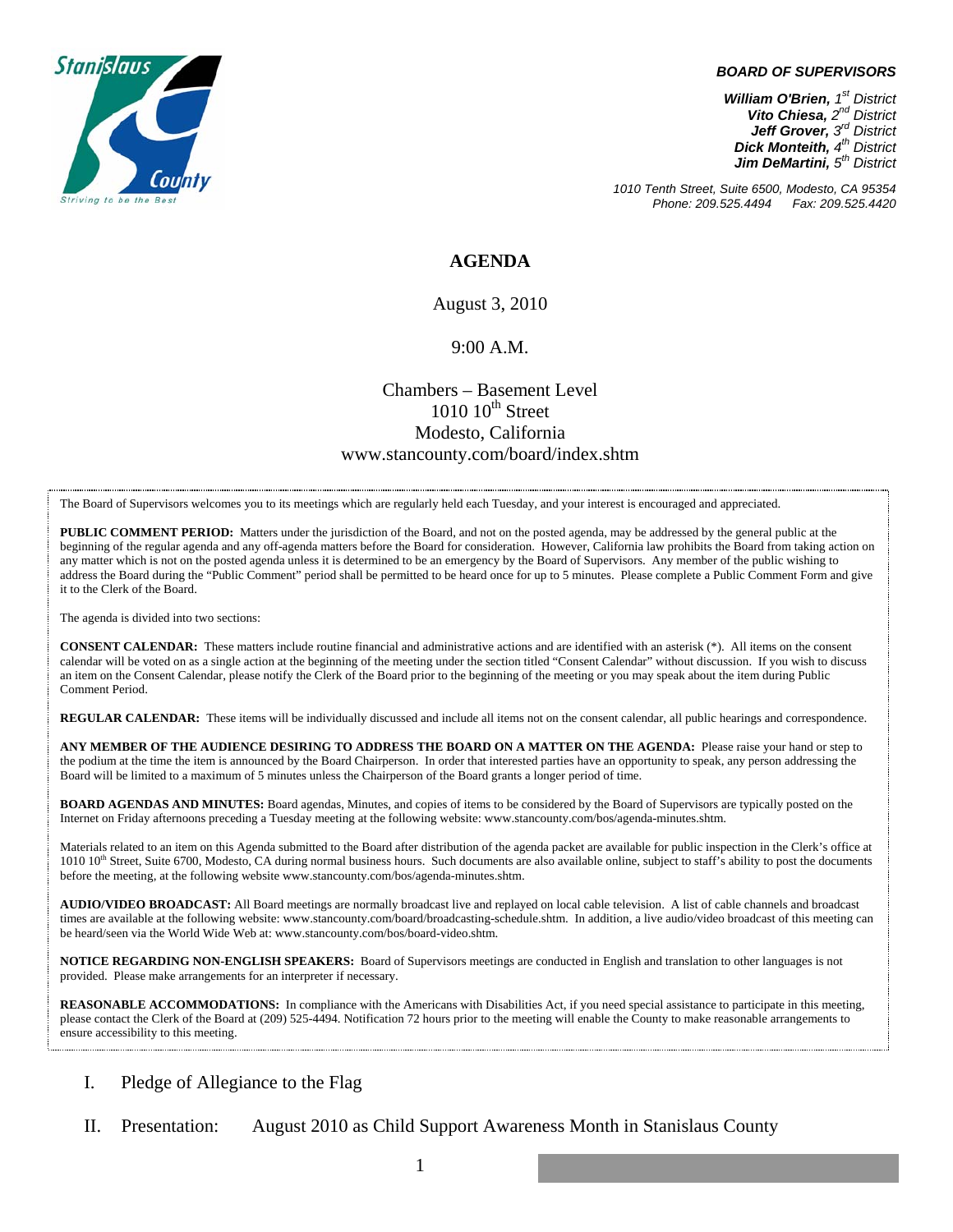## III. Public Comment Period

## IV. Consent Calendar

## V. Agenda Items

- A. Miscellaneous
- \* 1. Approval of the Minutes for July 27, 2010 ([View Item\)](http://www.stancounty.com/bos/minutes/2010/min07-27-10.pdf)
- \* 2. Approval to Declare a Vacancy and Approval of Appointment of Patrick Cerutti to the Eastin Water District Board of Directors ([View Item\)](http://www.stancounty.com/bos/agenda/2010/20100803/A02.pdf)
- \* 3. Acceptance of the Resignation of Harinder Grewal, Ph.D. from the Keyes Community Services District Board of Directors ([View Item\)](http://www.stancounty.com/bos/agenda/2010/20100803/A03.pdf)
- \* 4. Approval to Adopt the Conflict of Interest Code for:
	- a. Stanislaus Animal Services Agency ([View Item\)](http://www.stancounty.com/bos/agenda/2010/20100803/A04a.pdf)
	- b. Great Valley Academy ([View Item\)](http://www.stancounty.com/bos/agenda/2010/20100803/A04b.pdf)
- \* 5. Approval to Amend the Stanislaus County Board of Supervisors Meeting Calendar to Cancel the Meeting on November 23, 2010, and to Schedule a Meeting on November 30, 2010 ([View Item\)](http://www.stancounty.com/bos/agenda/2010/20100803/A05.pdf)
- B. Chief Executive Office
- \* 1. Approval to Increase the Budget by \$250,000 for Specialized Behavioral Health Services for High-Risk Children Funded by Children and Families Commission and Adjust Staffing – Behavioral Health and Recovery Services ([View Item\)](http://www.stancounty.com/bos/agenda/2010/20100803/B01.pdf)
- \* 2. Approval for the Chairman of the Board of Supervisors to Sign a Letter of Support to the National Parks Service for the Lower Stanislaus River Trail and Greenway Proposal – Parks and Recreation ([View Item\)](http://www.stancounty.com/bos/agenda/2010/20100803/B02.pdf)
- \* 3. Approval to Set a Public Hearing for August 24, 2010, at 9:05 a.m., to Consider the Fiscal Year 2010-2011 Assessment for the Del Rio Heights Landscape Assessment District – Parks and Recreation ([View Item\)](http://www.stancounty.com/bos/agenda/2010/20100803/B03.pdf)
- \* 4. Approval of Requests from the:
	- a. Holy Family Catholic Church to Have Exclusive Use of Salida Park Beginning August 14, 2010, and Ending August 15, 2010, for Their Twelfth Annual Parish Festival – Parks and Recreation ([View Item\)](http://www.stancounty.com/bos/agenda/2010/20100803/B04a.pdf)
	- b. Salida Civic Association to Have Exclusive Use of Salida Park on August 28, 2010, for the Eleventh Annual Salida Town and Country Parade and Festival – Parks and Recreation ([View Item\)](http://www.stancounty.com/bos/agenda/2010/20100803/B04b.pdf)
- \* 5. Approval of Matters Necessary to Complete the Clean-Up of the Honor Farm Barracks 1 and 2 Fire Including the Update Report and Delegation of Contracting Authority in Accordance with Public Contract Code Section 22050 for Abatement, Demolition and Clean-Up of the Destroyed Barracks ([View Item\)](http://www.stancounty.com/bos/agenda/2010/20100803/B05.pdf)
	- 6. Approval of the Schematic Design of the Juvenile Commitment Facility and Related Actions – Chief Executive Office ([View Item\)](http://www.stancounty.com/bos/agenda/2010/20100803/B06.pdf)
- C. Department of Public Works
- \* 1. Approval to Summarily Vacate the Easterly Thirty Feet of Lots 13, 14, 15 and 16 of the Reversion to Acreage Sturtevant Tract Map Located East of Michigan Avenue, in the Modesto Area ([View Item\)](http://www.stancounty.com/bos/agenda/2010/20100803/C01.pdf)
- \* 2. Approval to Award the Construction Contract for the 2009 Slurry Seal Project to California Pavement Maintenance Company, Inc. of Sacramento, California ([View Item\)](http://www.stancounty.com/bos/agenda/2010/20100803/C02.pdf)